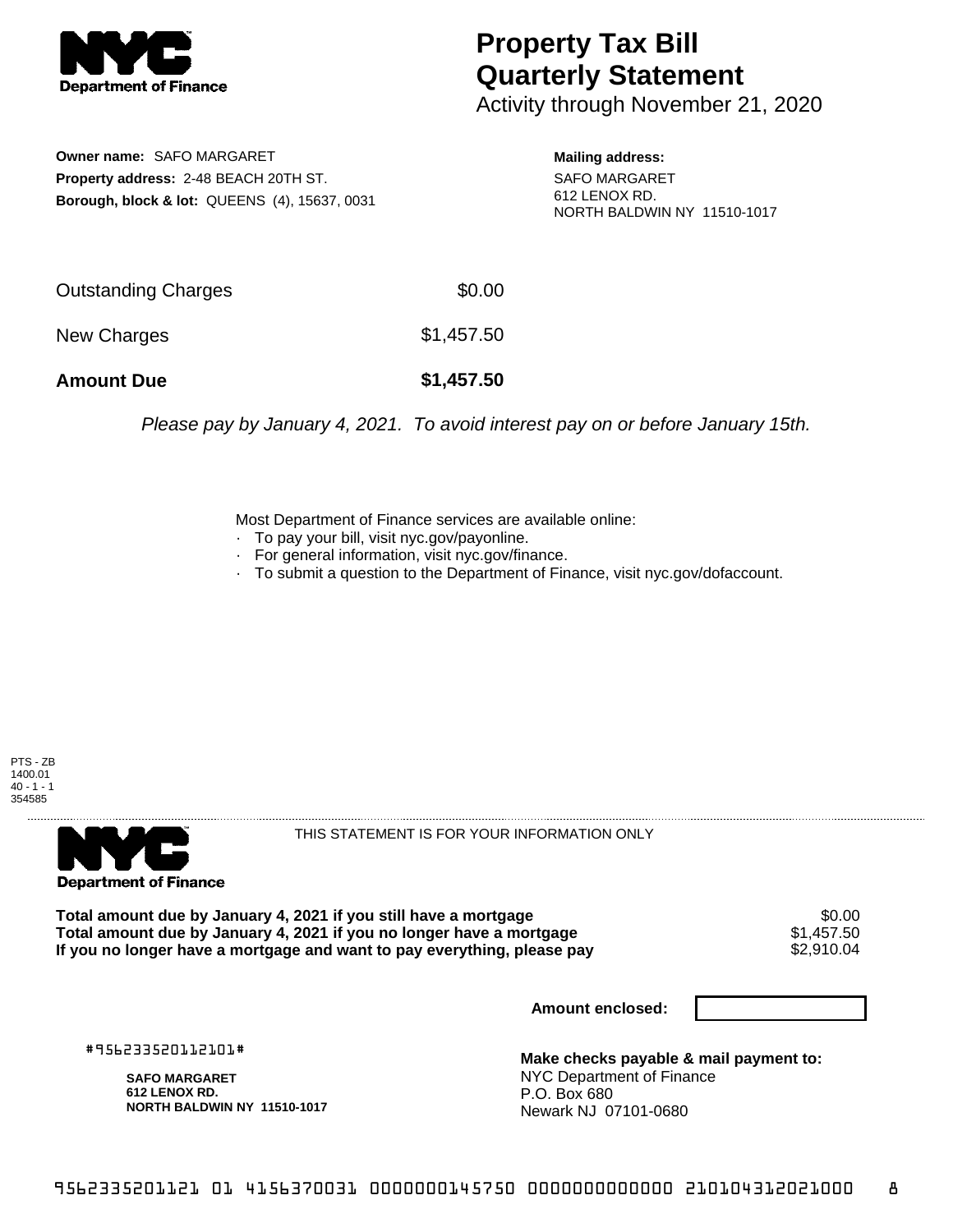

| <b>Billing Summary</b>                                                     | <b>Activity Date Due Date</b> |                     | Amount       |
|----------------------------------------------------------------------------|-------------------------------|---------------------|--------------|
| Outstanding charges including interest and payments                        |                               |                     | \$0.00       |
| <b>Finance-Property Tax</b>                                                |                               | 01/01/2021          | \$1,474.50   |
| Adopted Tax Rate                                                           |                               |                     | $$-17.00$    |
| <b>Total amount due</b>                                                    |                               |                     | \$1,457.50   |
| <b>Tax Year Charges Remaining</b>                                          | <b>Activity Date</b>          | <b>Due Date</b>     | Amount       |
| Finance-Property Tax                                                       |                               | 04/01/2021          | \$1,474.50   |
| <b>Adopted Tax Rate</b>                                                    |                               |                     | $$-17.00$    |
| Total tax year charges remaining                                           |                               |                     | \$1,457.50   |
| If you pay everything you owe by January 4, 2021, you would save:          |                               |                     | \$4.96       |
| How We Calculated Your Property Tax For July 1, 2020 Through June 30, 2021 |                               |                     |              |
|                                                                            |                               | Overall             |              |
| Tax class 1 - Small Home, Less Than 4 Families                             |                               | <b>Tax Rate</b>     |              |
| Original tax rate billed                                                   |                               | 21.1670%            |              |
| New Tax rate                                                               |                               | 21.0450%            |              |
| <b>Estimated Market Value \$547,000</b>                                    |                               |                     |              |
|                                                                            |                               |                     | <b>Taxes</b> |
| <b>Billable Assessed Value</b>                                             |                               | \$27,864            |              |
| <b>Taxable Value</b>                                                       |                               | \$27,864 x 21.0450% |              |
| <b>Tax Before Abatements and STAR</b>                                      |                               | \$5,864.00          | \$5,864.00   |
| Annual property tax                                                        |                               |                     | \$5,864.00   |
| Original property tax billed in June 2020                                  |                               |                     | \$5,898.00   |
| <b>Change In Property Tax Bill Based On New Tax Rate</b>                   |                               |                     | $$ -34.00$   |

Please call 311 to speak to a representative to make a property tax payment by telephone.

For information about the interest rate charged on late payments, visit nyc.gov/taxbill.

## **Home banking payment instructions:**

- 1. **Log** into your bank or online bill pay website.
- 2. **Add** the new payee: NYC DOF Property Tax. Enter your account number, which is your boro, block and lot, as it appears here: 4-15637-0031 . You may also need to enter the address for the Department of Finance. The address is P.O. Box 680, Newark NJ 07101-0680.
- 3. **Schedule** your online payment using your checking or savings account.

## **Did Your Mailing Address Change?**

If so, please visit us at **nyc.gov/changemailingaddress** or call **311.**

When you provide a check as payment, you authorize us either to use information from your check to make a one-time electronic fund transfer from your account or to process the payment as a check transaction.